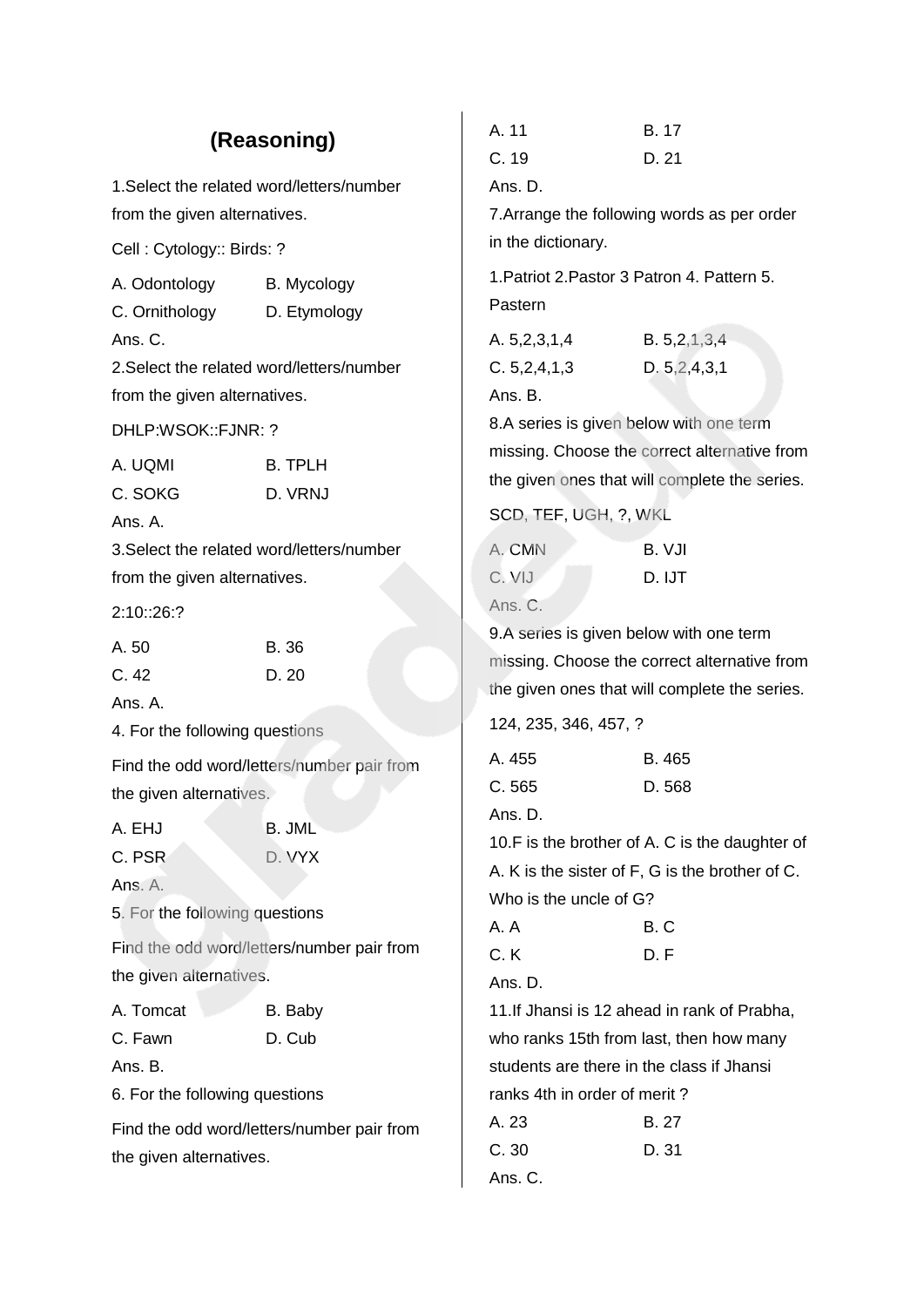12.From the given words, select the word which cannot be formed using the letters of the given word.

ENVIRONMENT

| A. ENTER                               | <b>B. METRE</b>                                                       |
|----------------------------------------|-----------------------------------------------------------------------|
| C. IRON                                | D. MOMENTUM                                                           |
| Ans. D.                                |                                                                       |
|                                        | 13. If 'BASKET' is written as 'TEKSAB' how                            |
| can 'PILLOW' be written in that code?  |                                                                       |
| A. LOWPIL                              | <b>B. WOLLIP</b>                                                      |
| C. LOWLIP                              | D. WOLPIL                                                             |
| Ans. B.                                |                                                                       |
|                                        | 14. If '+' means '-' and '-' means 'x', 'x' means                     |
|                                        | ' $\div$ and ' $\div$ means ' $\div$ then 2 $\div$ 6 x 6 $\div$ 2 = ? |
| A.1                                    | B. 0                                                                  |
| C. 10                                  | D.5                                                                   |
| Ans. D.                                |                                                                       |
| 15. If $6 \times 9 \times 3 = 963$ and |                                                                       |
| $4 \times 8 \times 5 = 845,$           |                                                                       |
| then $9 \times 4 \times 7 = ?$         |                                                                       |
| A. 974                                 | B. 479                                                                |
| C. 497                                 | D. 749                                                                |
| Ans. C.                                |                                                                       |

16.Select the missing number from the given responses:

| 3                       | 5              | 9              |
|-------------------------|----------------|----------------|
| $\overline{\mathbf{r}}$ | 6              |                |
| 3                       | $\overline{7}$ | $\overline{2}$ |
| 36                      | 210            | 36             |
| A. 4                    |                | <b>B.3</b>     |
| C.2                     |                | D.1            |

### Ans. C.

17.Ashok went 8 kms south and turned west and walked 3 kms. Again he turned north and walked 5 kms. He took a final turn to east and walked 3 kms. In which direction was Ashok from the starting point?

A. East B. North C. West D. South Ans. D. 18.Consider the given statement/s to be true and decide which of the given conclusions/assumptions can definitely be drawn from the given statement. Statement: Ahimsa should be basic principle of human beings. All of us should practise Ahimsa. Conclusions: I. We all know the real meaning of Ahimsa. Conclusions: II. Ahimsa promotes global harmony. A. only conclusion I follows B. only conclusion II follows C. Neither I conclusion nor II follows D. Both conclusion I & II follow Ans. Neither I conclusion nor II follows 19.Of a cubical container, all the six faces have different markings indicating the position of the equipment packed inside. Which symbol is oppsite the face having C?  $\mathbf{x}$ B



20.Identify the diagram that best represents the relationship among classes given below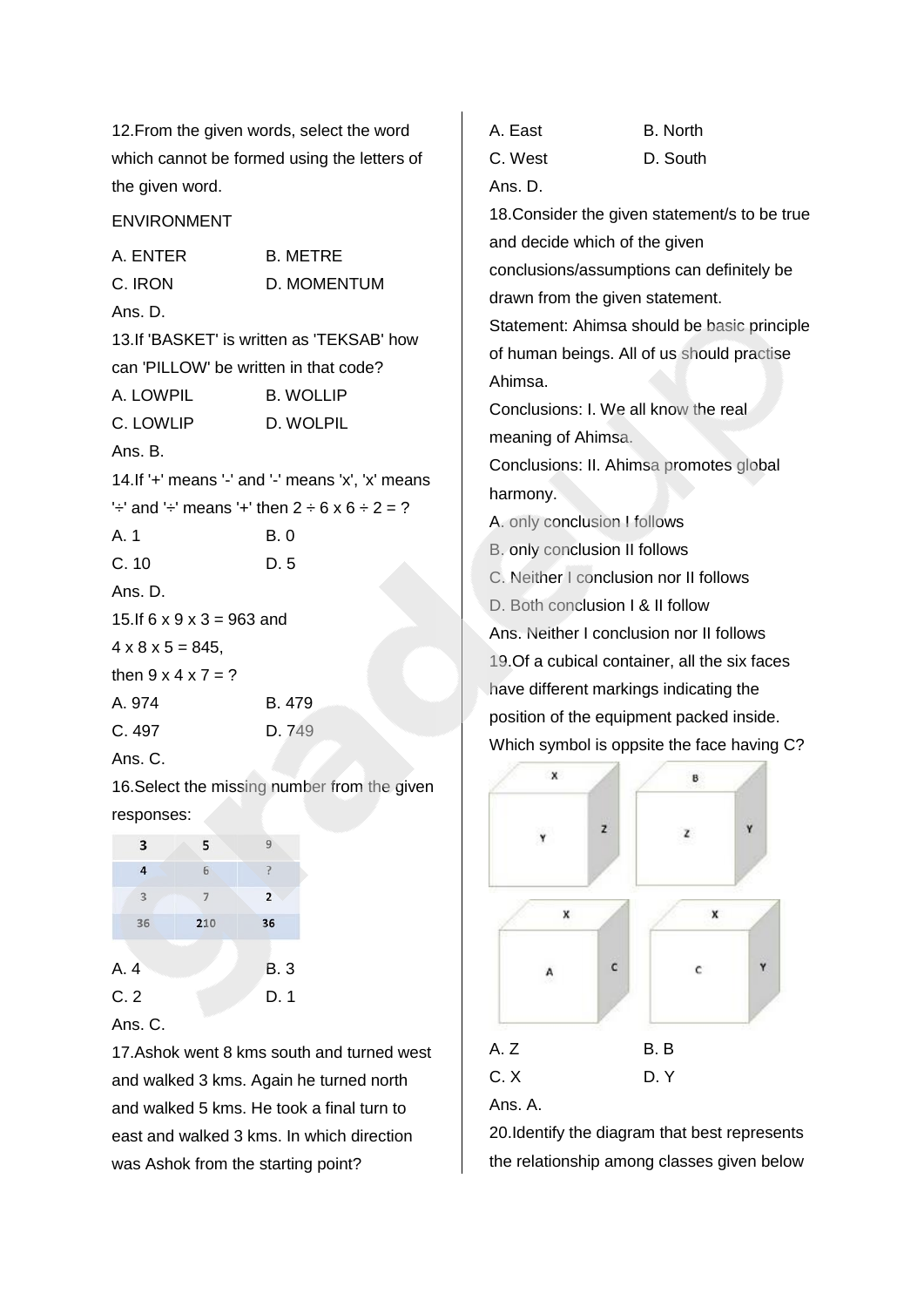#### Minutes, Days, Months



Ans. A.

21.Which answer figure will complete the

pattern in the figure?





Ans. B.

22.From the given answer figures, select the one in which the figure is hidden/embedded.



## Ans. A.

23.A piece of paper is folded and cut as shown below in the figures. From the given answer figures, indicate how it will appear when opened



Ans. B.

24.If a mirror is placed on the line MN, then which of the answer figures is the right image of the given figure?







25.In the question, a word is represented by only one set of numbers as given in any one of the alternatives. The sets of numbers given in the alternatives are represented by two classes of alphabets as in two matrices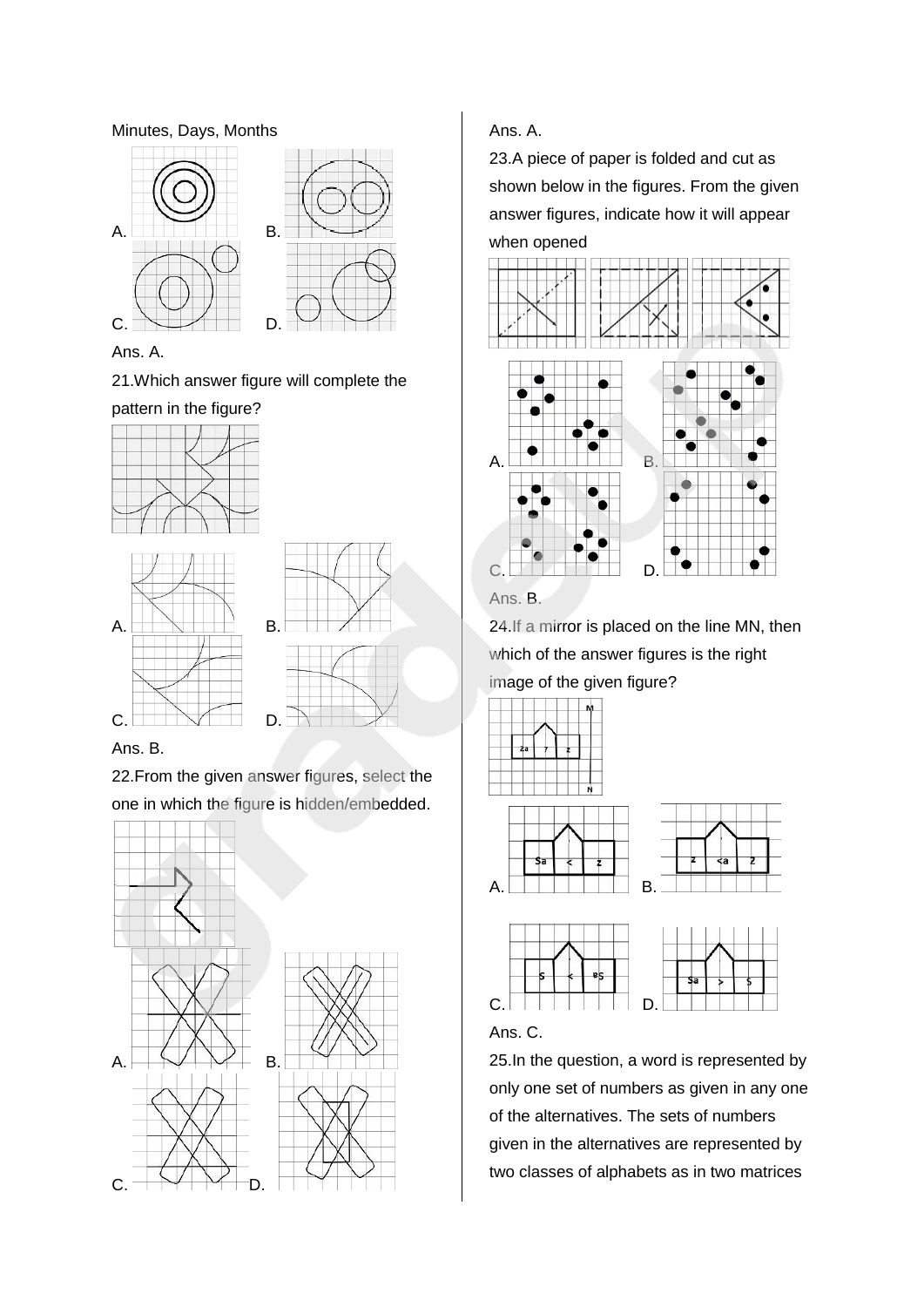given below. The columns and rows of Matrix I are numbered from 0 to 4 and that of Matrix II are numbered from 5 to 9. A letter from these matrices can be represented first by its row and next by its column, e.g., G can be represented by 03, 12, etc., and 'L' can be represented by 57, 65, etc. Similarly you have to identify the set for the word 'DATE'

 $\overline{\mathbf{c}}$ 

|                | 0 0 1 2 3 4       |    |     |   |   |                |              | $5 \t6 \t7$       |   | -8             |
|----------------|-------------------|----|-----|---|---|----------------|--------------|-------------------|---|----------------|
| $\circ$        | D                 |    | T S | G | N | 5              | $\mathsf{A}$ | E                 | L | K              |
| 1              | T                 | S  | G   | N | D | $6^{\circ}$    |              | $L$ $K$ $I$       |   |                |
|                | $2 \mid 5 \mid 6$ |    | N D |   | T | $\overline{7}$ | $\mathbf{K}$ | $\Box$            | A |                |
| $\mathbf{3}$   |                   | GN | D   | T | s | 8              |              | $E \mid L \mid K$ |   | $\blacksquare$ |
| $\overline{4}$ | N                 | D  | T   | S | G | 9              | $\mathbf{I}$ | $\mathsf{A}$      | Ε |                |

A. 23, 68, 24, 97 B. 14, 96, 11, 85 C. 23, 96, 40, 85 D. 32, 89, 10, 68 Ans. A.

# **(General Awareness)**

26.MUDRA Bank has been launched to help

|  | A. Small business | <b>B. Marginal farmers</b> |  |
|--|-------------------|----------------------------|--|
|  |                   |                            |  |

C. Poor women D. Rural sector

Ans. A.

27.Which of the following controls the

insurance business of India?

- A. RBI B. IDBI
- C. SEBI D. IRDA

Ans. D.

28.The Speaker of Lok Sabha addresses his letter of resignation to the

A. President of India

B. Prime Minister

C. Deputy Speaker of Lok Sabha

D. The Chief Justice of India

Ans. C.

29.Who presided over the first session of the Indian National Congress?

A. A.O. Hume

B. Surendranath Banerjee

C. W.C. Banerjee

D. Badruddin Tayyabji

Ans. C.

30.Which of the following writers has called Akbar's Din-i-Ilahi as a monument of his folly, not of wisdom?

A. Badayuni B. Vincent Smith

C. Barni D. W.Haig

Ans. B.

 $\overline{9}$ 

 $\mathbf{I}$ 

E  $\mathsf{L}$ 

 $\overline{A}$ 

 $\overline{\mathsf{K}}$ 

31.Which of the following region in India is

now regarded as an "Ecological Hot Spot"?

- A. Western Himalayas
- B. Eastern Himalayas
- C. Western Ghats
- D. Eastern Ghats

Ans. C.

32.The Beaufort scale is used to measure:

A. Atmospheric pressure

B. Altitudes of mountains

- C. Wind velocity
- D. Intensity of earthquakes

Ans. C.

33.The waste management technique that involves the use of micro-organisms to remove or neutralize pollutants from contaminated site is called A. Bio sensor B. Bio magnification C. Bio remediation D. Bio concentration Ans. C. 34.In IT networking, which of the following

device is used in physical layer?

- A. Repeater
- B. Router
- C. Transport Gateway
- D. Bridge
- Ans. A.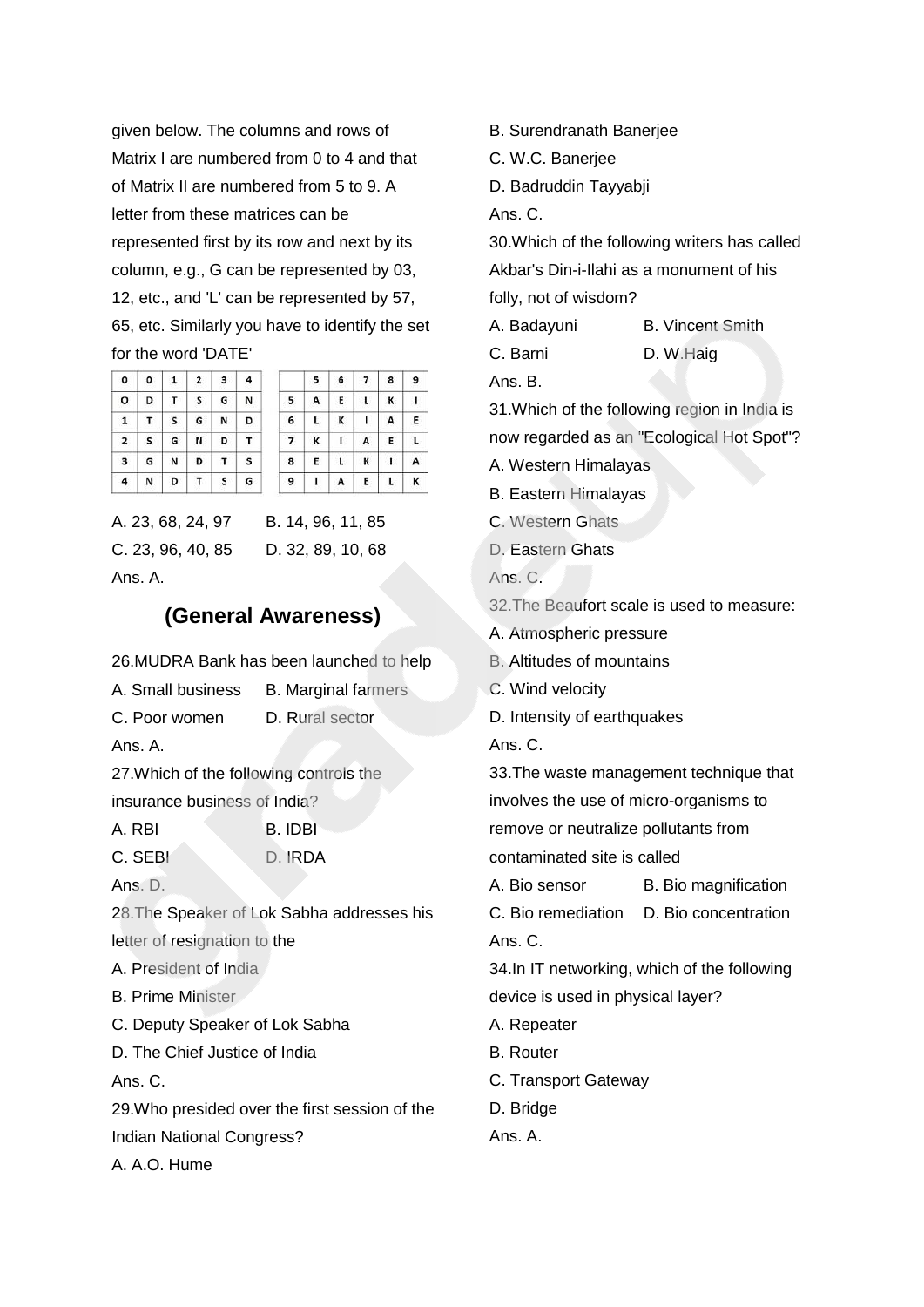| 35. The purest form of water in nature is |                                                | C. wage employment in urban areas only    |                                              |  |
|-------------------------------------------|------------------------------------------------|-------------------------------------------|----------------------------------------------|--|
| A. Rain water                             | B. Lake water                                  | D. None of these                          |                                              |  |
| C. River water                            | D. Sea water                                   | Ans. B.                                   |                                              |  |
| Ans. A.                                   |                                                |                                           | 42. Who is known as the 'Father of Green'    |  |
| 36. The source of energy that causes the  |                                                | Revolution' in India?                     |                                              |  |
| least global warming is                   |                                                | A. G. Paul                                |                                              |  |
| A. coal                                   |                                                | <b>B. Norman Borlaug</b>                  |                                              |  |
| B. Geothermal energy                      |                                                | C. Van Neil                               |                                              |  |
| C. Natural Gas                            |                                                | D. Dr. Mithchell                          |                                              |  |
| D. Petroleum                              |                                                | Ans. B.                                   |                                              |  |
| Ans. B.                                   |                                                |                                           | 43. The component used for tuning a radio is |  |
|                                           | 37. The constellation 'Sapta Rishi' is known   | basically a variable                      |                                              |  |
| to Westerners as the                      |                                                | A. Resistor                               | <b>B.</b> Condenser                          |  |
| A. Seven Monks                            | B. Alpha Centauri                              | C. Inductor                               | D. Transformer                               |  |
| C. Big Dipper                             | D. Small Bear                                  | Ans. B.                                   |                                              |  |
| Ans. C.                                   |                                                | 44. Which of the following is not a donor |                                              |  |
| 38. Bridge is the technique used in       |                                                | atom?                                     |                                              |  |
| A. Athletics                              | <b>B.</b> Wrestling                            | A. Phosphorus                             | <b>B.</b> Antimony                           |  |
| C. Weight lifting                         | D. Karate                                      | C. Arsenic                                | D. Aluminium                                 |  |
| Ans. B.                                   |                                                | Ans. D.                                   |                                              |  |
|                                           | 39. Which of the following books is called the | 45. Which one of the following party was  |                                              |  |
| 'Bible of Socialism'?                     |                                                | founded by Subhash Chandra Bose?          |                                              |  |
| A. Economics of Welfare                   |                                                | A. Abhinav Bharat                         |                                              |  |
| <b>B.</b> Das Capital                     |                                                | <b>B. Azad Hind Sena</b>                  |                                              |  |
| C. Value and Capital                      |                                                | C. Revolutionary Army                     |                                              |  |
| D. Asian Drama                            |                                                | D. Forward Block                          |                                              |  |
| Ans. B.                                   |                                                | Ans. D.                                   |                                              |  |
|                                           | 40. Which country recently detonated its first | 46. 0°K is equivalent to                  |                                              |  |
| hydrogen bomb?                            |                                                | A. 273°C                                  | B. -273°C                                    |  |
| A. North Korea                            | <b>B.</b> South Korea                          | $C.0$ °C                                  | D. 100°C                                     |  |
| C. Iran                                   | D. Libya                                       | Ans. B.                                   |                                              |  |
| Ans. A.                                   |                                                | 47. The oxygen liberated during           |                                              |  |
| 41. The Swarna Jayanti Shahari Rojgar     |                                                | photosynthesis comes from                 |                                              |  |
| Yojna (SJSRY) mainly aims at creating     |                                                | A. Water                                  | B. Carbon dioxide                            |  |
| employment opportunities for              |                                                | C. Glucose<br>D. Chlorophyll              |                                              |  |
| A. both self employment and wage          |                                                | Ans. A.                                   |                                              |  |
| employment in urban areas                 |                                                | 48. First national park of India that was |                                              |  |
| B. self employment in urban areas only    |                                                | established in 1936 was named as          |                                              |  |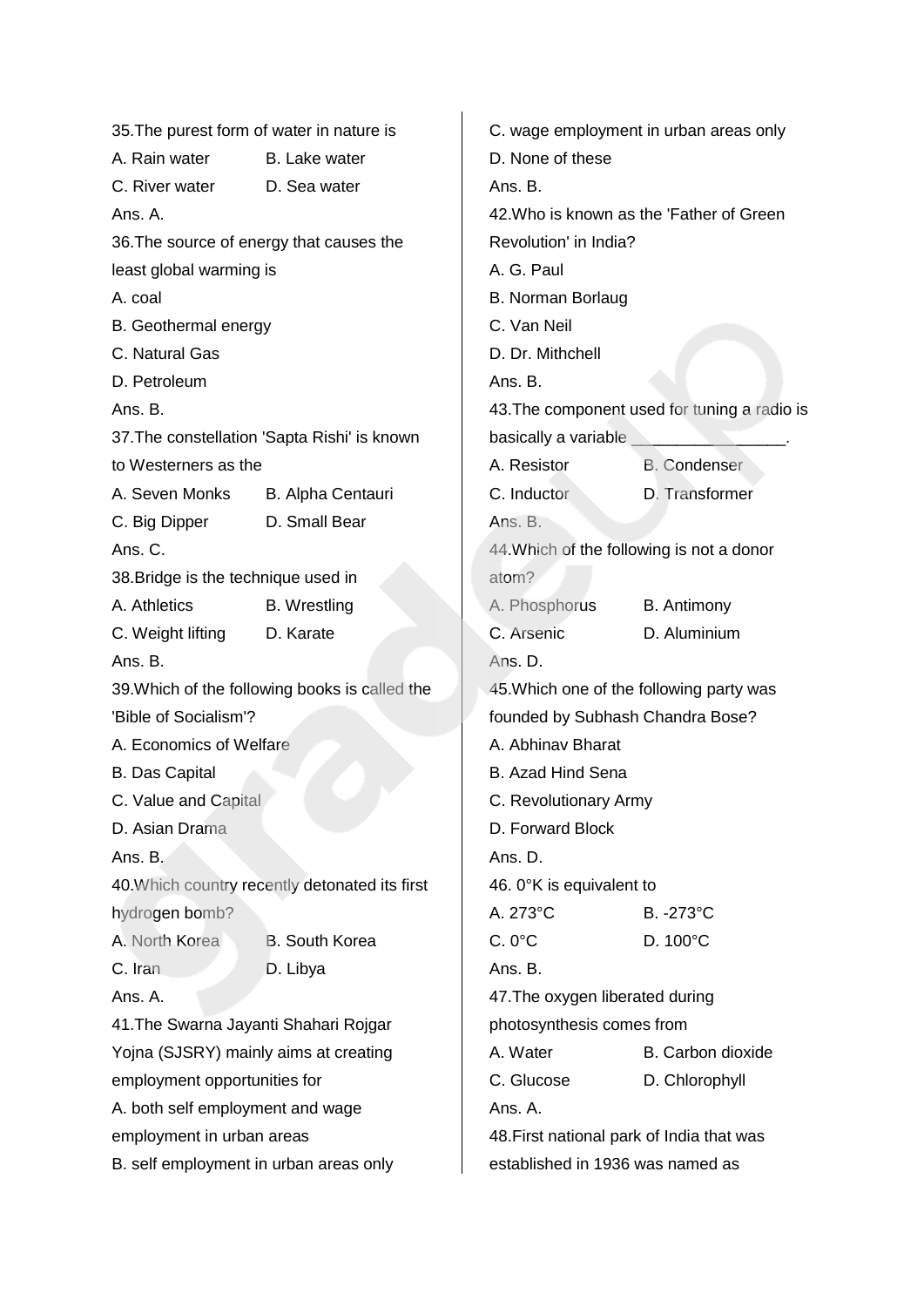A. Kanha National Park B. Bharatpur National Park C. Hailey National Park D. Rajaji National Park Ans. C. 49.Who is the 1st Indian female amputee to climb Mount Everest? A. Arunima Sinha B. Bachendri Pal. C. Santosh Yadav D. Premlata Agarwal Ans. A. 50.The term 'Higgs Boson' is associated with A. Nano Technology B. Oncology C. God Particle D. Stem Cell Research Ans. C.

## **(Quantitative Aptitude)**

51.If 100 cats kill 100 mice in 100 days, then 4 cats would kill 4 mice in how many days?

| A. 4 days   | B. 3 days          |
|-------------|--------------------|
| $C.40$ days | <b>D.</b> 100 days |

Ans. D.

52. In  $\triangle ABC$ , DE II BC such that  $\frac{AD}{DD} = \frac{3}{5}$ 5 *AD BD*  $=\frac{3}{2}$ .

If  $AC = 5.6$  cm, then  $AE$  is equal to

| A. 4.2 cm | <b>B.</b> 3.1 cm |
|-----------|------------------|
| C. 2.8 cm | D. 2.1 cm        |

Ans. D.

53.If two circles touch each other internally. The greater circle has its radius as 6 cm and the distance between the centres of the circles is 2 cm. The radius of the other circle is

| A. 3 cm | B. 4 cm |
|---------|---------|
| C.2cm   | D. 5 cm |
| Ans. B. |         |

54.An office opens at 10 AM and closes at 5 PM. The lunch interval is 30 minutes. The ratio of lunch interval to the total period of office hours is A. 1:7 B. 1:14 C. 7:1 D. 14:1 Ans. B. 55.A Bookseller allowed 15% discount on the books sold. Sunil purchased books worth Rs.1500. How much will he have to pay to Bookseller. A. Rs.1200 B. Rs.1250 C. Rs.1275 D. Rs.1300 Ans. C. 56.If the ratio between the profit and sale price of an article is 1:5, then the ratio between the sale price and the cost price of that article is: A. 3:2 B. 4:3 C. 5:4 D. 6:5 Ans. C. 57.What percent of 1 day is 36 minutes? A. 25% B. 2.5% C. 3.6% D. 0.25% Ans. 2.5% 58. A car cover a certain distance in 25 hrs. If it reduces the speed by  $1/5<sup>th</sup>$ , the car covers 200 km less in that time. The speed of car is A. 60 km/hr B. 30 km/hr C. 40 km/hr D. 50 km/hr Ans. C. 59.At what percent of simple interest will a sum of money double itself in 15 years? A.  $6\frac{1}{5}\%$ 3 B.  $6\frac{2}{5}\%$ 3 C.6 $\frac{1}{2}$ % 2 D. 6% Ans. B.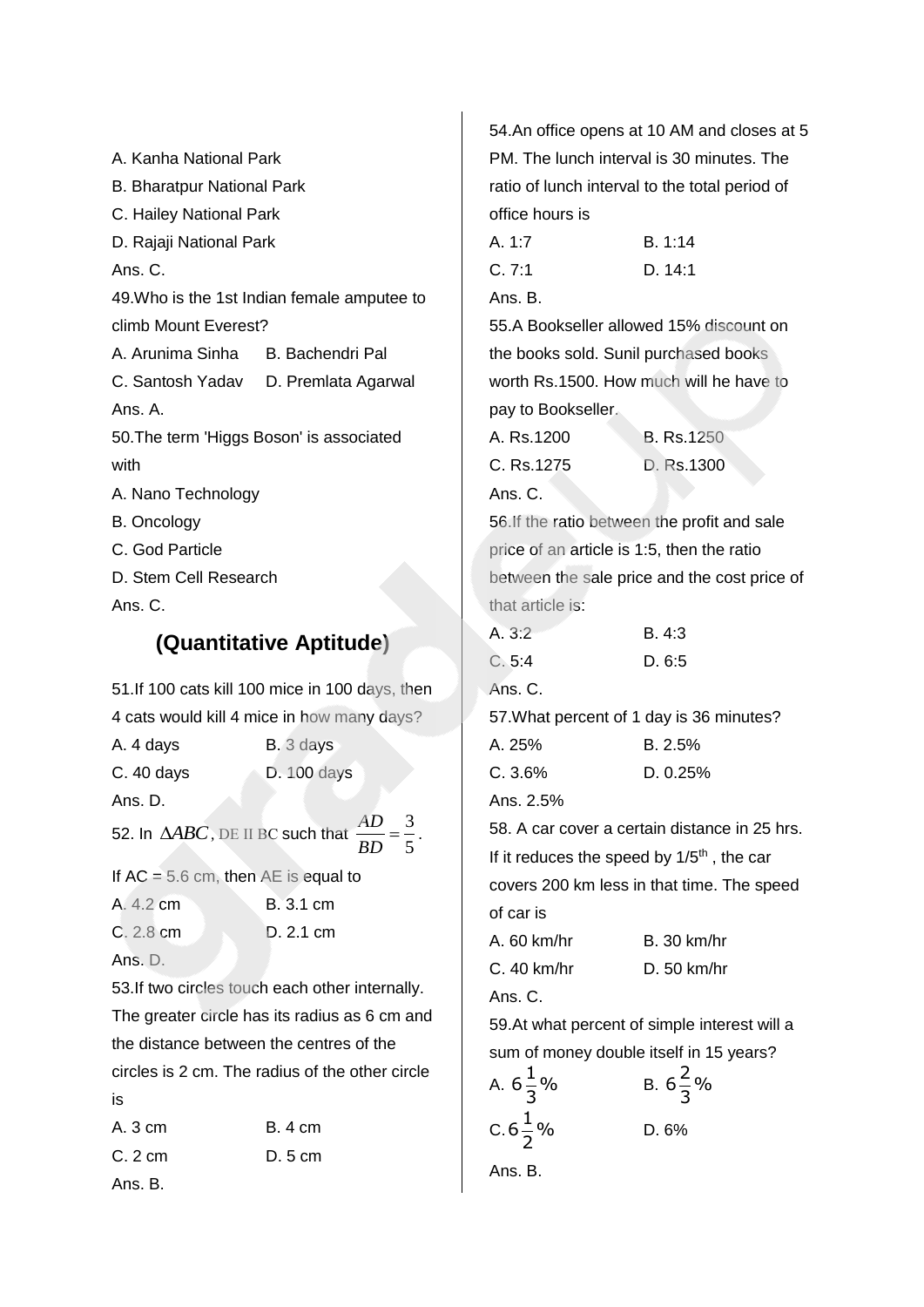|                                                        | 60. $\frac{1}{\sqrt{a}} - \frac{1}{\sqrt{b}} = 0$ , then the value of $\frac{1}{a} + \frac{1}{b}$ |
|--------------------------------------------------------|---------------------------------------------------------------------------------------------------|
| is                                                     |                                                                                                   |
| A. $\frac{1}{\sqrt{ab}}$                               | B. $\sqrt{ab}$                                                                                    |
| C. $\frac{2}{\sqrt{ab}}$                               | D. $\frac{1}{2\sqrt{ab}}$                                                                         |
| Ans. C.                                                |                                                                                                   |
| 61. If $x^2+y^2+z^2 = 14$ and $xy + yz + zx = 11$ ,    |                                                                                                   |
| then the value of $(x + y + z)^2$ is                   |                                                                                                   |
| A. 16                                                  | B. 25                                                                                             |
| C.36                                                   | D. 49                                                                                             |
| Ans. C.                                                |                                                                                                   |
|                                                        | 62. If $\sqrt{2}$ tan2 $\theta$ = $\sqrt{6}$ <i>and</i> 0° < $\theta$ < 45°,                      |
| then the value of                                      |                                                                                                   |
| $\sin\theta + \sqrt{3}\cos\theta - 2\tan^2\theta$ is   |                                                                                                   |
| A. 2/3                                                 | B. 4/3                                                                                            |
| C.2                                                    | D. 8/3                                                                                            |
| Ans. B.                                                |                                                                                                   |
|                                                        | 63.A positive number when decreased by 4,                                                         |
| is equal to 21 times the reciprocal of this            |                                                                                                   |
| number. The number is:                                 |                                                                                                   |
| A. 3                                                   | B. 7                                                                                              |
| C.5                                                    | D. 9                                                                                              |
| Ans. B.                                                |                                                                                                   |
| 64. If $\tan \alpha = 2$ , then the value of           |                                                                                                   |
| $\frac{\sin \alpha}{\sin^3 \alpha + \cos^3 \alpha}$ is |                                                                                                   |
| A. $\frac{2}{9}$                                       |                                                                                                   |
| C. $\frac{10}{9}$                                      | B. $\frac{\sqrt{5}}{9}$<br>D. $\frac{5\sqrt{5}}{9}$                                               |
|                                                        |                                                                                                   |
| Ans. C.                                                | 65. If $x = \sqrt[3]{28}$ , $y = \sqrt[3]{27}$ , then the value of                                |
| $x + y - \frac{1}{x^2 + xy + y^2}$                     | is                                                                                                |
| A. 8                                                   | B. 7                                                                                              |
| C.6                                                    | D. 5                                                                                              |
|                                                        |                                                                                                   |

66. If  $x = 12$  and  $y = 4$ , then the value of (x+y)x/y is A. 48 B. 1792 C. 4096 D. 570 Ans. C. 67.In a triangle PQR,  $PQ = PR$  and ∠Q is twice that of ∠P. Then ∠Q is equal to A. 72° B. 36° C. 144° D. 108° Ans. A. 68.If the length of a chord of a circle is 16 cm and is at a distance of 15 cm from the centre of the circle, then the radius of the circle (in cm) is: A. 15 B. 16 C. 17 D. 34 Ans. C. 69.On 24th May 2008 the maximum temperature of Delhi, Kolkata and Mumbai were recorded as 35°C, 33°C and 34°C respectively. What was the maximum temperature of Chennai so that the average maximum temperature of those cities would be 35°? A. 34° C B. 35° C C. 36° C D. 38° C

Ans. D.

70.The diameter of a sphere is twice the diameter of another sphere. The curved surface area of the first and the volume of the second are numerically equal. The numerical value of the radius of the first sphere is

| A. 3 | B. 24 |
|------|-------|
| C.8  | D. 16 |

Ans. B.

71.The thread of a kite makes 60° angle with the horizontal plane. If the length of the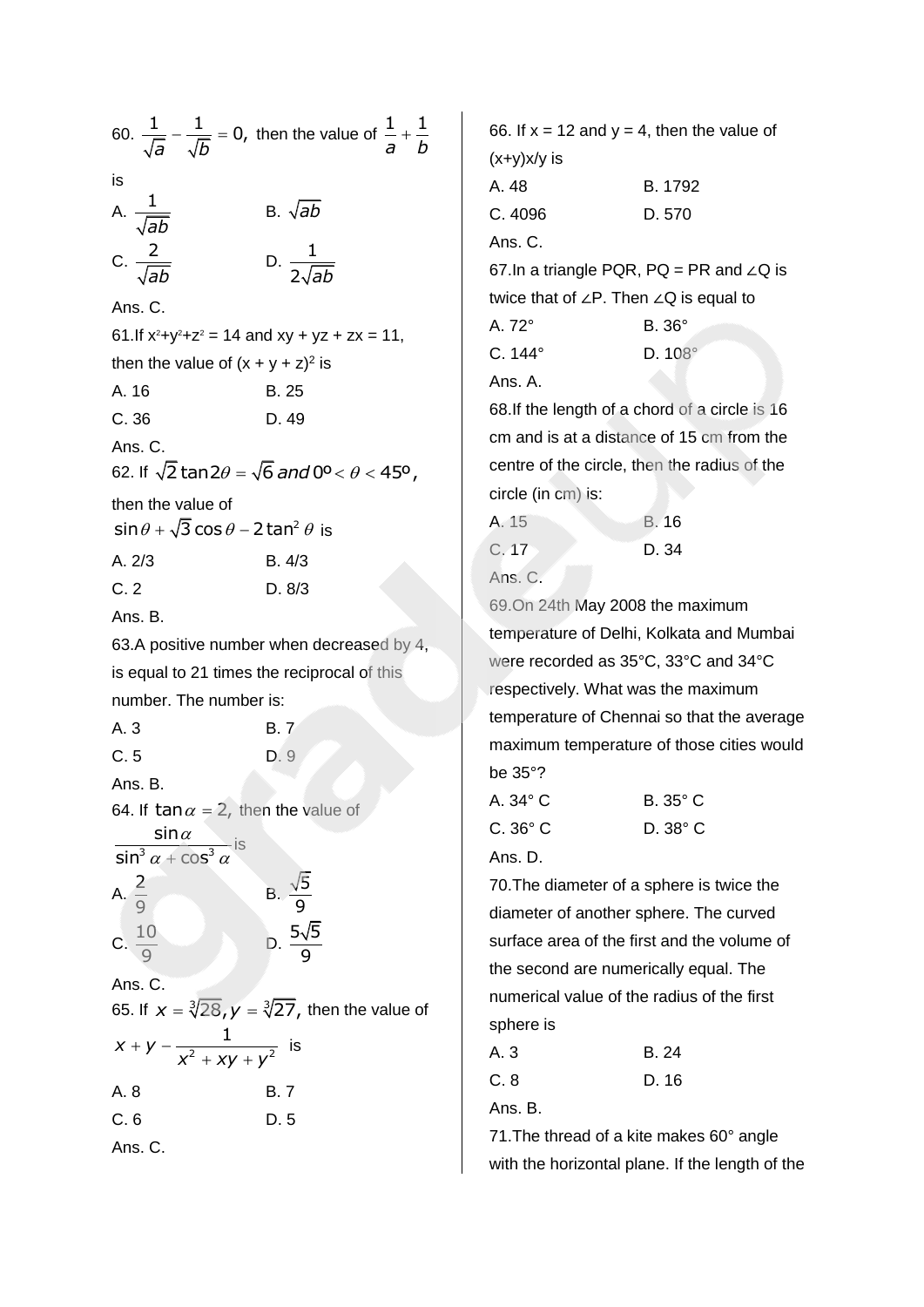thread be 80 m, then the vertical height of the kite will be

A.  $\frac{40}{5}$ 3 *m* B.80√3*m*  $C. 80 m$  $D.40\sqrt{3}m$ Ans. D.

72.Study the pie chart carefully and answer the questions. The pie chart represents the percentage of people involved in various occupations. Total number of people = 2000



How many more people are involved in service than in trade ?

A. 3660 B. 2660 C. 1660 D. 660

## Ans. B.

73.Study the pie chart carefully and answer the questions. The pie chart represents the percentage of people involved in various occupations. Total number of people = 20000



The ratio of the people involved in service to that of industry is

| A. 1:2 | B. 2:3 |
|--------|--------|
| C.3:4  | D.3:2  |
|        |        |

Ans. B.

74.Study the pie chart carefully and answer the questions. The pie chart represents the percentage of people involved in various occupations. Total number of people = 20000



The sectorial angle made by the people involved in service in the given pie-chart is

| A. 36°       | $B.90^\circ$  |
|--------------|---------------|
| $C.72^\circ$ | $D.108^\circ$ |
| Ans. C.      |               |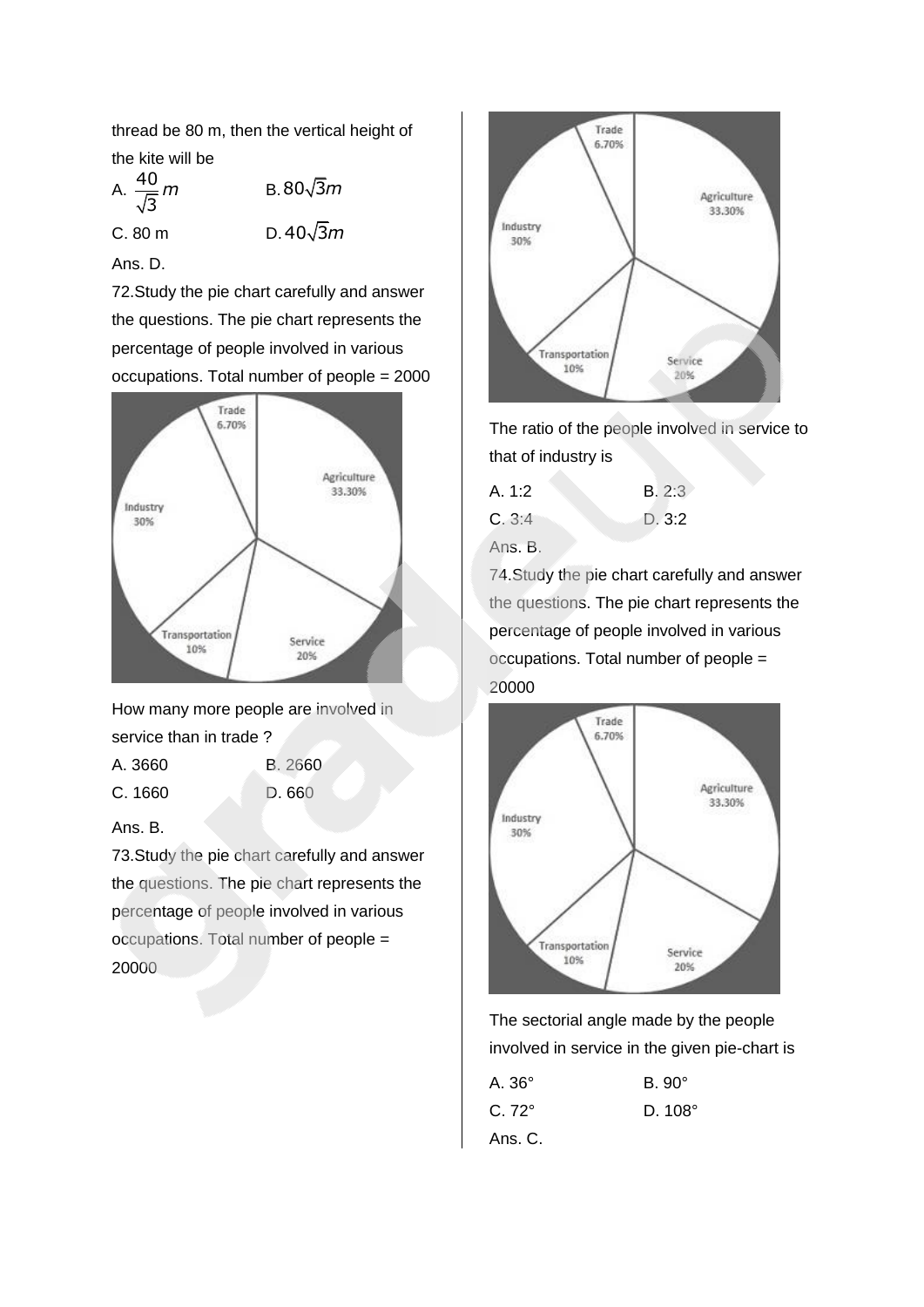75.Study the pie chart carefully and answer the questions. The pie chart represents the percentage of people involved in various occupations. Total number of people = 20000



The difference between the maximum number of people involved and minimum number of people involved in various professions is

| A. 2640 | B. 3640 |
|---------|---------|
| C. 6320 | D. 5320 |

Ans. D.

## **(English Comprehension)**

76.In the following question, out of the four alternatives, choose the word which best expresses the meaning of the given word and click the button corresponding to it. LABYRINTH

A. MAZE B. PATH C. SKYSCRAPER D. IMPASSE

Ans. A.

77.In the following question, out of the four alternatives, choose the word which is opposite in meaning to the given word and click the button corresponding to it.

#### BARREN

| A. FERTILE | <b>B. ABUNDANT</b> |
|------------|--------------------|
| C. HARSH   | D. FALLOW          |
| Ans. A.    |                    |

78.Four words are given, out of which only one word is spelt correctly. Choose the correctly spelt word and click the button corresponding to it.

| A. Mysogynous | <b>B.</b> Misogynous |
|---------------|----------------------|
| C. Mysoginous | D. Misoginous        |
| Ans. B.       |                      |

79.In the following questions, one part of the sentence may have an error. Find out which part of the sentence has an error and click the button corresponding to it. If the sentence is free from error, click the "No error" option.

According to scientists(A)/, there are a lot of(B)/answers about it(C)/No Error(D).

| A. A | B.B |
|------|-----|
| C. C | D.D |

Ans. C

80.In the following questions, one part of the sentence may have an error. Find out which part of the sentence has an error and click the button corresponding to it. If the sentence is free from error, click the "No error" option.

They are coming (A)/ straight to (B)/our direction.(C)/No Error(D).

| A.A | B.B |
|-----|-----|
| C.C | D.D |

Ans. B

81.In the following questions, one part of the sentence may have an error. Find out which part of the sentence has an error and click the button corresponding to it. If the sentence is free from error, click the "No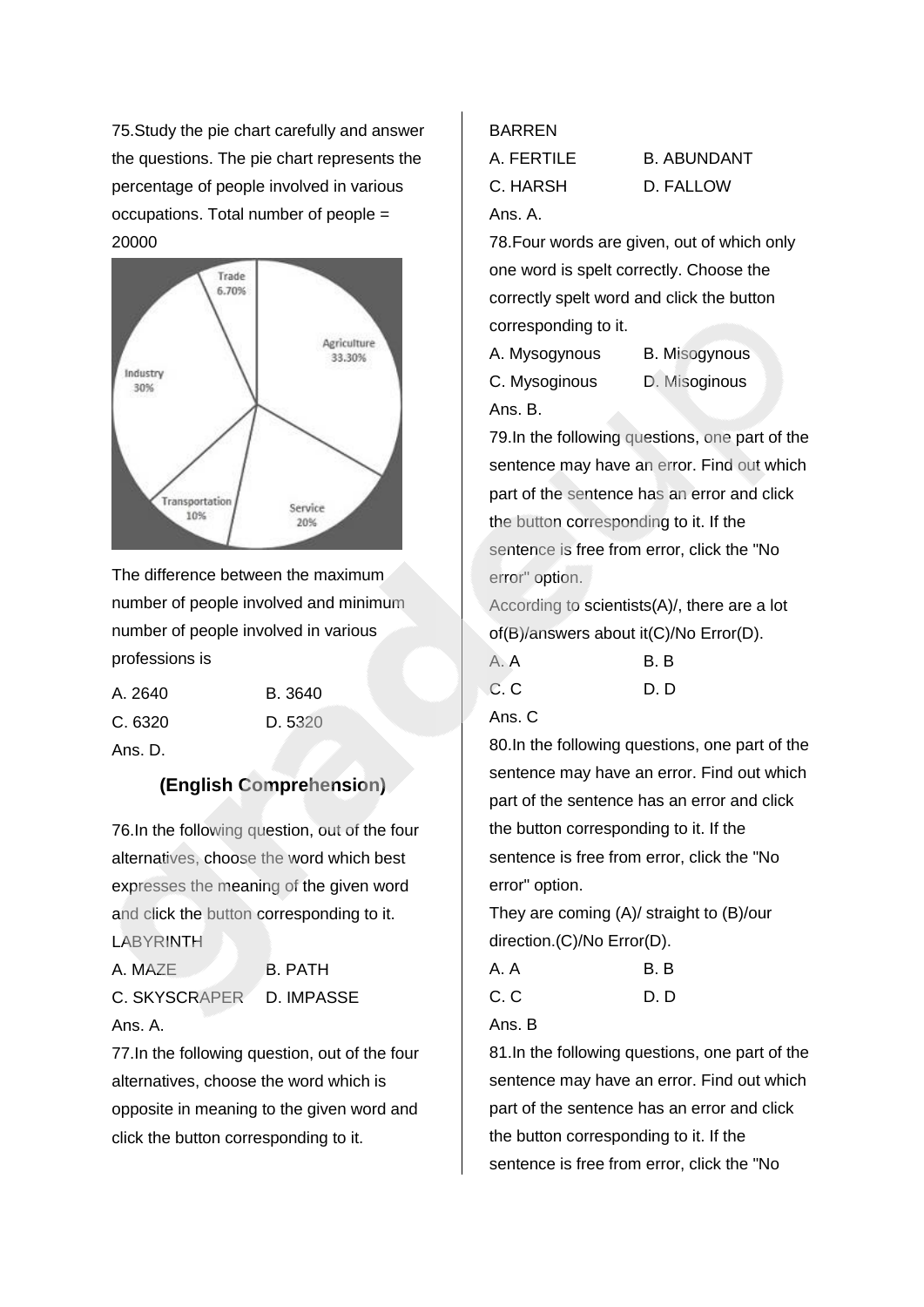error" option.

The building collapsed(A)/at the afternoon (B)/at about 4 o'clock (C)/No Error(D).

- A. A B. B
- C. C D. D. D.

### Ans. B

82.The sentences given with blanks are to be filled with an appropriate word(s). Four alternatives are suggested for each question. For each question, choose the correct alternative and click the button corresponding to it.

The police is \_\_\_\_\_\_\_\_\_ on his activities.

- A. keeping an eye
- B. keeping watchful eyes
- C. keeping both eyes
- D. keeping one eye

Ans. A.

83.The sentences given with blanks are to be filled with an appropriate word(s). Four alternatives are suggested for each question. For each question, choose the correct alternative and click the button corresponding to it.

- Are you stamp collecting?
- A. interested by B. interested in
	-
- C. interested at D. interested about
- 

Ans. B.

84.The sentences given with blanks are to be filled with an appropriate word(s). Four alternatives are suggested for each question. For each question, choose the correct alternative and click the button corresponding to it.

Your report **my statement.** A. conforms B. conforming C. confirms D. comforting Ans. C.

85.In each of the questions, four alternatives are given for the Idiom/Phrase. Choose the alternative which best expresses the meaning of the Idiom/Phrase and click the button corresponding to it.

To get cold feet

| A. Drenched   | B. Fear  |
|---------------|----------|
| C. Felicitate | D. Fever |

Ans. B.

86.In each of the questions, four alternatives are given for the Idiom/Phrase. Choose the alternative which best expresses the meaning of the Idiom/Phrase and click the button corresponding to it.

Beside the mark

A. Perfect B. Not to the point C. Relevant D. Charming Ans. B.

87.In each of the questions, four alternatives are given for the Idiom/Phrase. Choose the alternative which best expresses the meaning of the Idiom/Phrase and click the button corresponding to it.

On tenterhooks

- A. Happy and excited
- B. In suspense and anxiety
- C. Angry and irritated
- D. Surprised and shocked

Ans. B.

88.Out of the four alternatives, choose the one which can be substituted for the given words/sentences and click the button corresponding to it.

Property inherited from one's father or ancestors.

A. Patrimony B. Mercenary C. Hereditary D. Aristocracy Ans. A.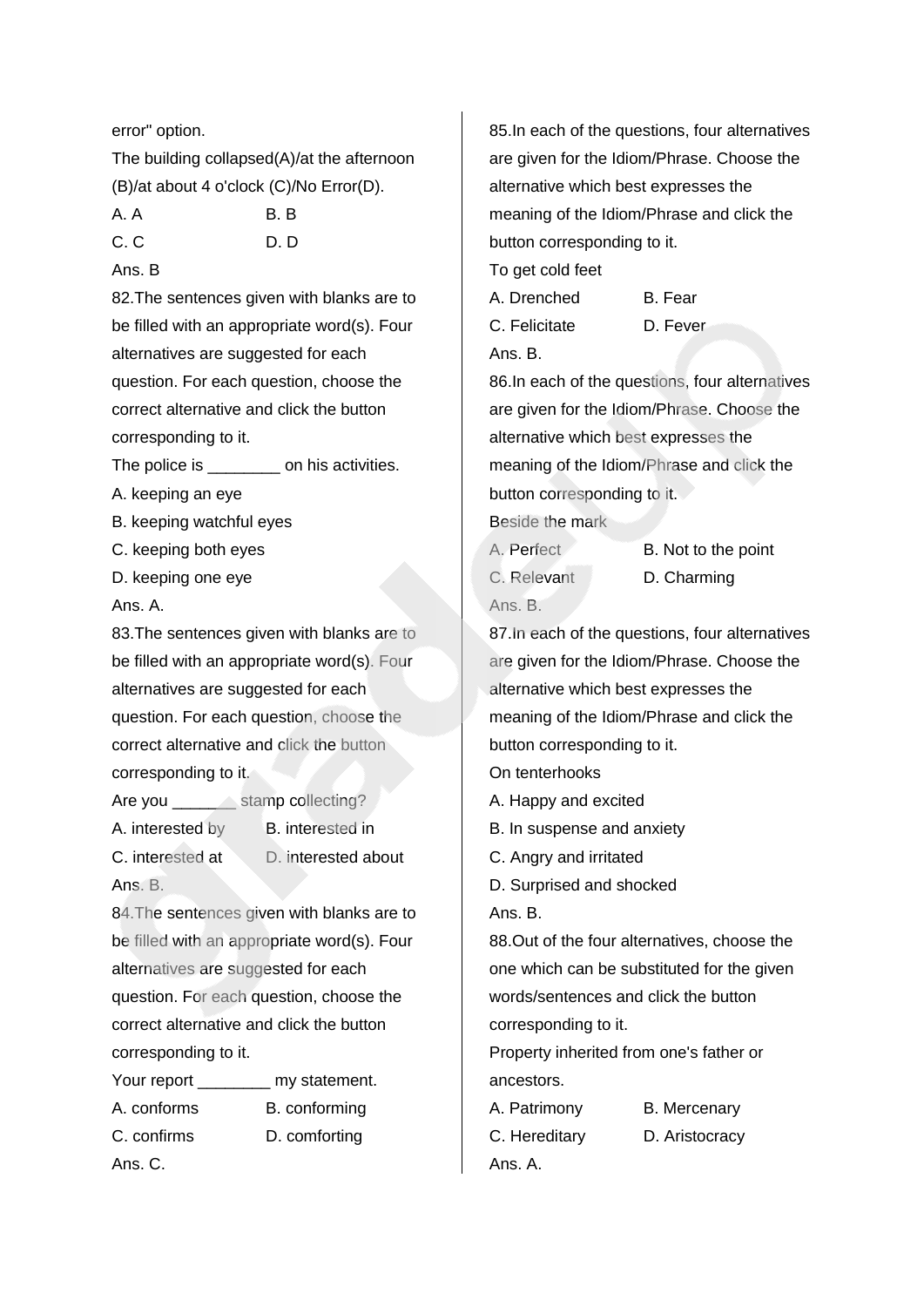89.Out of the four alternatives, choose the one which can be substituted for the given words/sentences and click the button corresponding to it.

A person who is womanish in his habits

A. Feminist B. Philogynist

Ans. C.

C. Effeminate D. Feminine

90.Out of the four alternatives, choose the one which can be substituted for the given words/sentences and click the button corresponding to it.

One who is converted from one religion to another

A. Pilgrim B. Polytheist C. Proselyte D. Presbyte

Ans. C.

91.A sentence/a part of the sentence is underlined. Four alternatives are given to the underlined part which will improve the sentence. Choose the correct alternative and click the button corresponding to it. In case no improvement is needed, click the button corresponding to "No improvement".

Do you have some sugar?

A. any sugar

B. little sugar

C. small sugar

D. No improvement

Ans. A.

92.A sentence/a part of the sentence is underlined. Four alternatives are given to the underlined part which will improve the sentence. Choose the correct alternative and click the button corresponding to it. In case no improvement is needed, click the button corresponding to "No improvement". Iago lied to Othello about his wife

A. lay B. laid C. lain D. No improvement Ans. D.

93.A sentence/a part of the sentence is underlined. Four alternatives are given to the underlined part which will improve the sentence. Choose the correct alternative and click the button corresponding to it. In case no improvement is needed, click the button corresponding to "No improvement". It is not possible to tell the entire story in nutshell.

A. in a nutshell B. in the nut C. in a shell D. No improvement Ans. A.

94.A sentence/a part of the sentence is underlined. Four alternatives are given to the underlined part which will improve the sentence. Choose the correct alternative and click the button corresponding to it. In case no improvement is needed, click the button corresponding to "No improvement". It is all but same to me whether I am transferred to Mumbai or Kolkata.

A. all or same B. all the same C. all one D. No improvement Ans. B.

95.A sentence/a part of the sentence is underlined. Four alternatives are given to the underlined part which will improve the sentence. Choose the correct alternative and click the button corresponding to it. In case no improvement is needed, click the button corresponding to "No improvement". Despite his father's financial assistance he was always hard on

A. hard in B. hard up C. hard out D. No improvement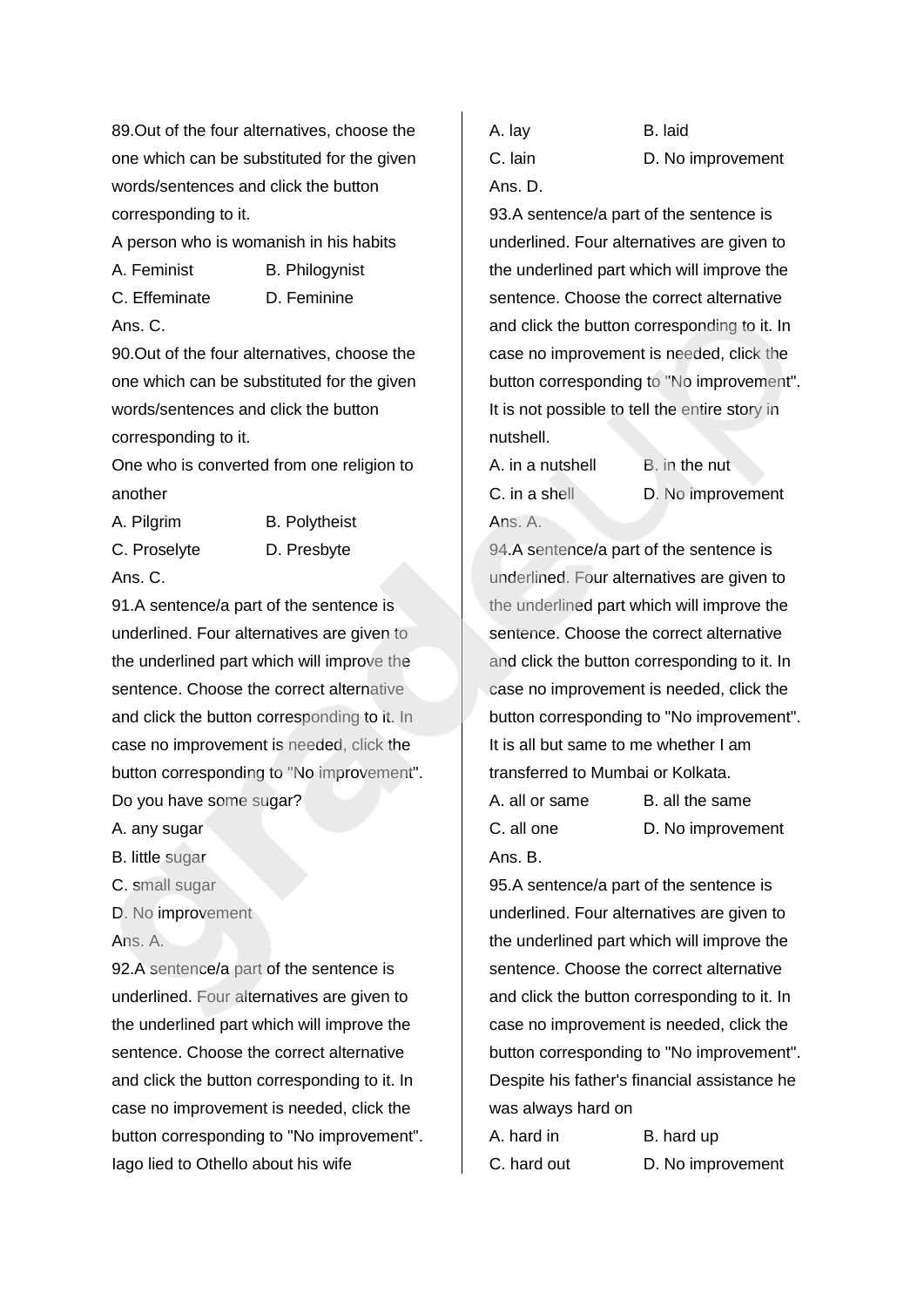#### Ans. B.

96.A passage is given with 5 questions following it. Read the passage carefully and choose the best answer to each out of the four alternatives and click the button corresponding to it.

Even the majority of elders turn their homes into hives of worry as they have too little to do in too much time. Those who have retired thus find retirement tiresome when hobbies, instead, could have turned it into a period of creativity and contentment.

This common problem of inability to utilise leisure pleasurably and profitably is not restricted to Indians. In fact, Japanese are the worse sufferers. Their weekends, rather than increase their enjoyment of life, have wreaked havoc on their health and happiness. Unable to while away the long, unstructured hours, many of them have become addicts to coffee or hard liquor, and have even taken to gambling.\

How has this social malady come about? Ironically, the syllabus-loaded education system is the main culprit. It places a heavy work-load on children and youth, laying emphasis as it does on memory rather than intelligence.

Why do a majority of retired elders find retirement tiresome?

A. Because their homes have been turned into hives of worry.

B. Because they do not have hobbies to utilise their free time.

C. Because they had nothing to do.

D. Because they had plenty of free time. Ans. B.

97.A passage is given with 5 questions

following it. Read the passage carefully and choose the best answer to each out of the four alternatives and click the button corresponding to it.

Even the majority of elders turn their homes into hives of worry as they have too little to do in too much time. Those who have retired thus find retirement tiresome when hobbies, instead, could have turned it into a period of creativity and contentment.

This common problem of inability to utilise leisure pleasurably and profitably is not restricted to Indians. In fact, Japanese are the worse sufferers. Their weekends, rather than increase their enjoyment of life, have wreaked havoc on their health and happiness. Unable to while away the long, unstructured hours, many of them have become addicts to coffee or hard liquor, and have even taken to gambling.

How has this social malady come about? Ironically, the syllabus-loaded education system is the main culprit. It places a heavy work-load on children and youth, laying emphasis as it does on memory rather than intelligence.

How have the Japanese benefitted from their weekends?

A. They have increased enjoyment in life.

B. They enjoy health and happiness.

C. They use their free time to increase their enjoyment.

D. They become addicts to coffee or hard liquor and gambling.

Ans. D.

98.A passage is given with 5 questions following it. Read the passage carefully and choose the best answer to each out of the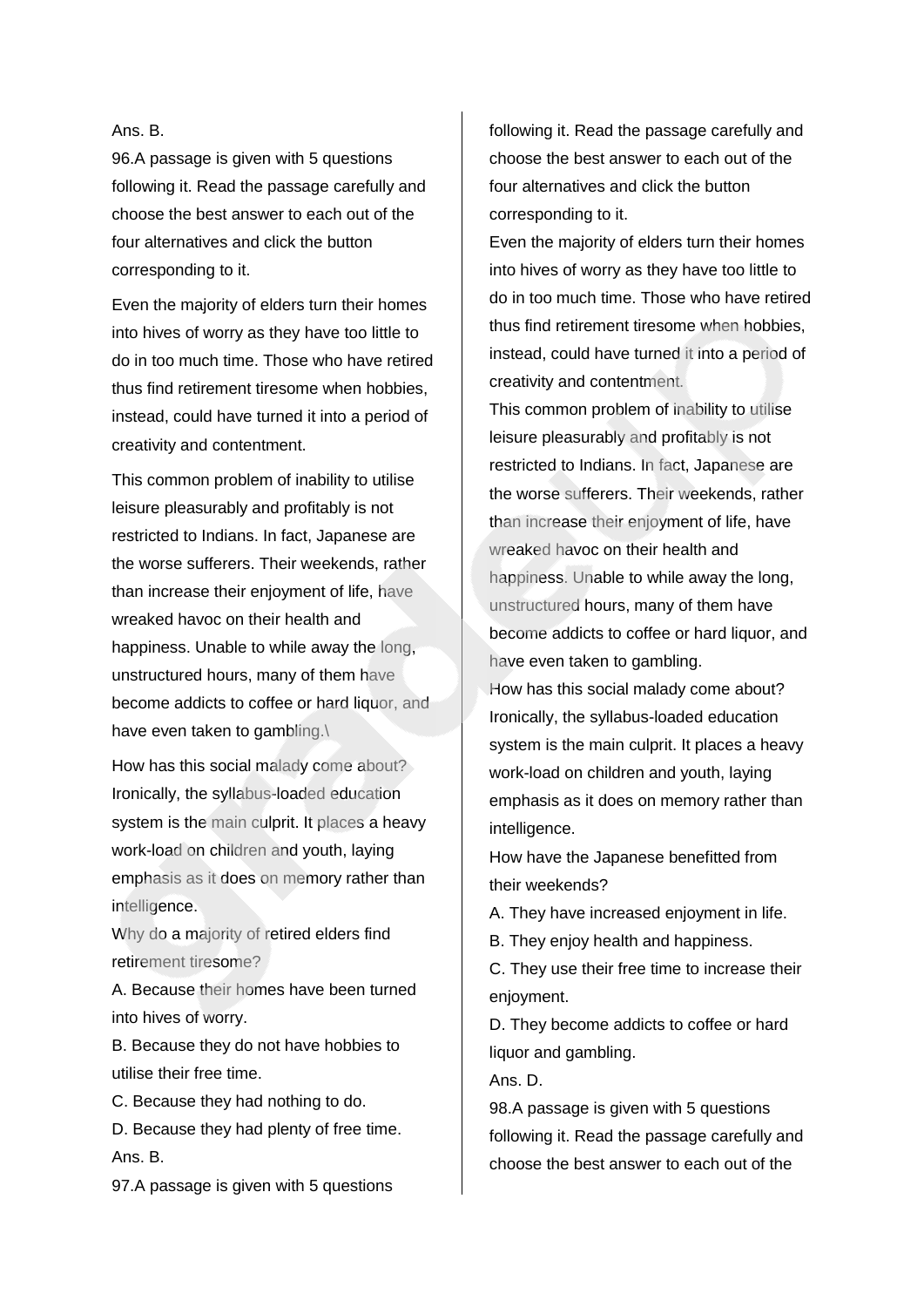four alternatives and click the button corresponding to it.

Even the majority of elders turn their homes into hives of worry as they have too little to do in too much time. Those who have retired thus find retirement tiresome when hobbies, instead, could have turned it into a period of creativity and contentment.

This common problem of inability to utilise leisure pleasurably and profitably is not restricted to Indians. In fact, Japanese are the worse sufferers. Their weekends, rather than increase their enjoyment of life, have wreaked havoc on their health and happiness. Unable to while away the long, unstructured hours, many of them have become addicts to coffee or hard liquor, and have even taken to gambling.

How has this social malady come about? Ironically, the syllabus-loaded education system is the main culprit. It places a heavy work-load on children and youth, laying emphasis as it does on memory rather than intelligence.

The syllabus-loaded education system A. Places a heavy burden on the youth.

B. Ensures that parents pay attention to the development of children.

C. Lays emphasis on intelligence.

D. Gives students a lot of free time. Ans. A.

99.A passage is given with 5 questions following it. Read the passage carefully and choose the best answer to each out of the four alternatives and click the button corresponding to it.

Even the majority of elders turn their homes into hives of worry as they have too little to

do in too much time. Those who have retired thus find retirement tiresome when hobbies, instead, could have turned it into a period of creativity and contentment.

This common problem of inability to utilise leisure pleasurably and profitably is not restricted to Indians. In fact, Japanese are the worse sufferers. Their weekends, rather than increase their enjoyment of life, have wreaked havoc on their health and happiness. Unable to while away the long, unstructured hours, many of them have become addicts to coffee or hard liquor, and have even taken to gambling.

How has this social malady come about? Ironically, the syllabus-loaded education system is the main culprit. It places a heavy work-load on children and youth, laying emphasis as it does on memory rather than intelligence.

The author thinks that

A. Authorities are more appreciative of the syllabus-loaded education system.

B. Hobbies play an important role in changing the unfortunate situation.

C. Co-curricular activities are discouraged.

D. Only Indians suffer from inability to utilise leisure.

Ans. B..

100.A passage is given with 5 questions following it. Read the passage carefully and choose the best answer to each out of the four alternatives and click the button corresponding to it.

Even the majority of elders turn their homes into hives of worry as they have too little to do in too much time. Those who have retired